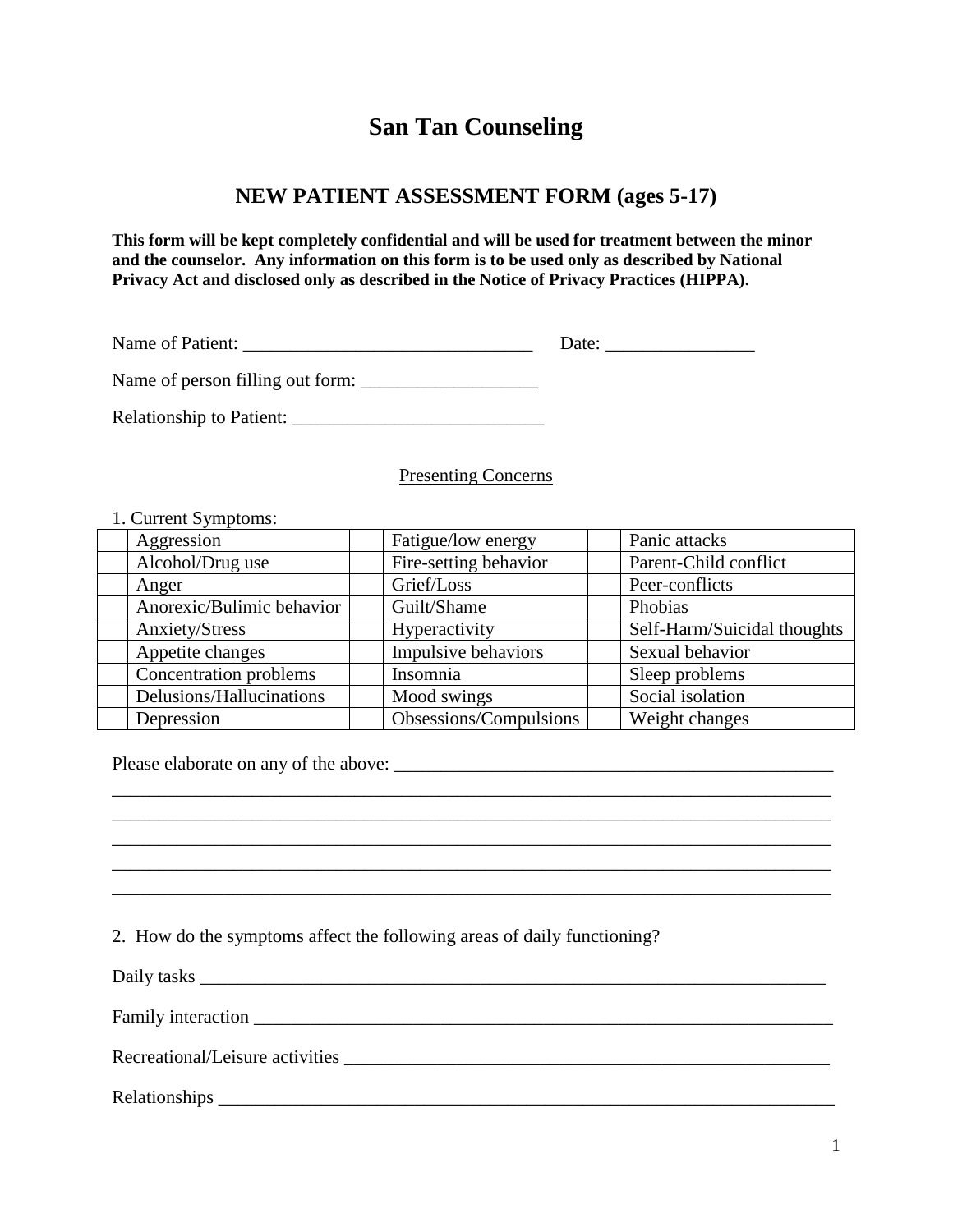| Child and Family History                                                          |
|-----------------------------------------------------------------------------------|
| 1. In the past 6 months to year, have there been changes in                       |
|                                                                                   |
|                                                                                   |
|                                                                                   |
| 2. Over the child's lifetime, has there been a history of                         |
|                                                                                   |
|                                                                                   |
| 3. In the family, is there a history of                                           |
|                                                                                   |
|                                                                                   |
|                                                                                   |
|                                                                                   |
|                                                                                   |
|                                                                                   |
| 5. Who has custody of the child? (Explain if needed) ____________________________ |